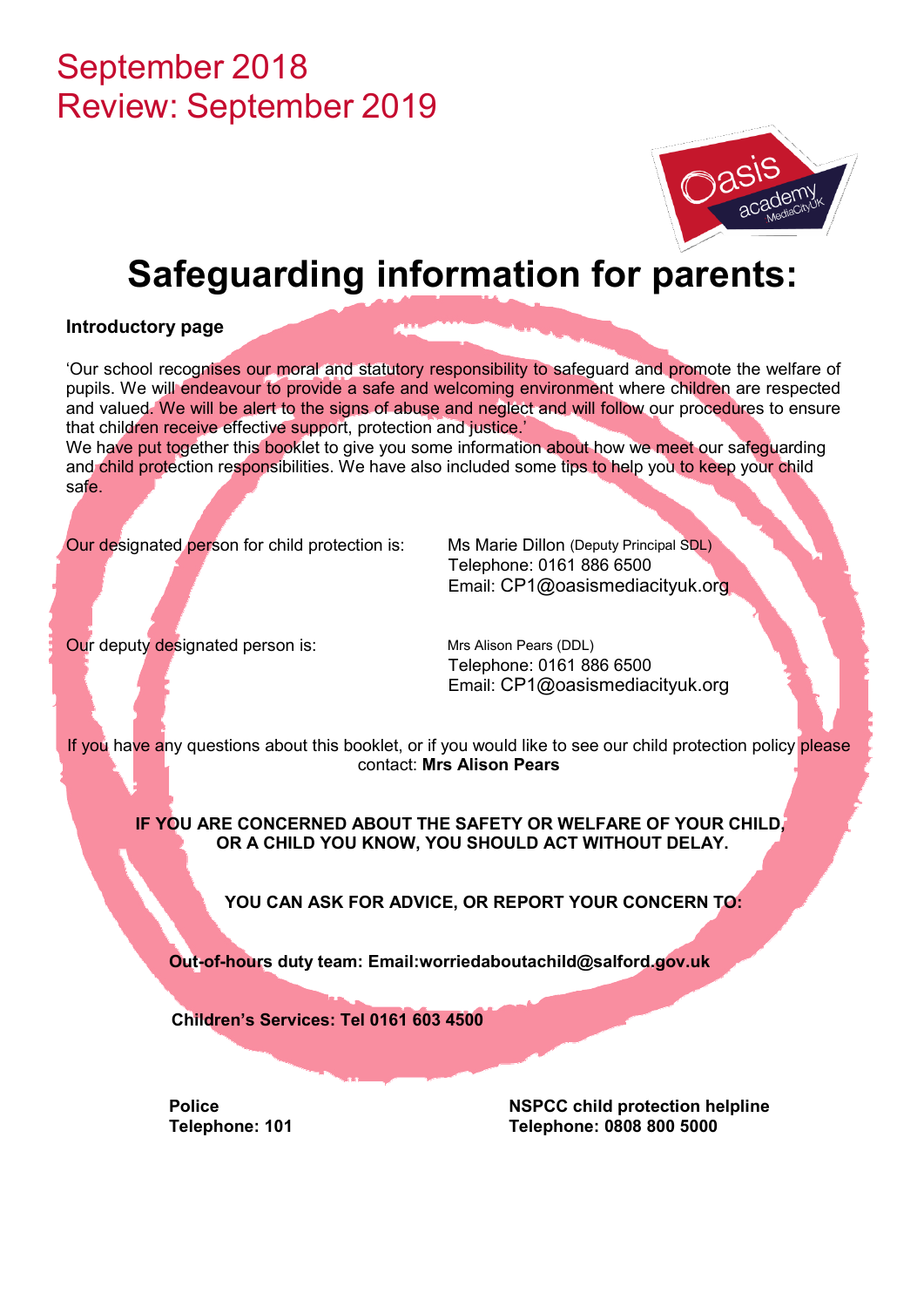Many people worry that their suspicions might be wrong, or that they will be interfering unnecessarily. If you wish, you can telephone for advice without identifying the child. If the conversation confirms that you are right to be concerned you can then give the child's details. You will be asked for your name and address too, but the agencies will take anonymous calls, so if you really do not want to say who you are, you do not have to. Remember, it is always better to be safe than sorry.

## **We help to keep students safe by:**

- having an up to date child protection policy
- having other safeguarding policies, such as anti-bullying and internet safety
- checking the suitability of all our staff to work with children
- encouraging students to tell us if something is wrong
- adhering to health and safety regulations
- training all our staff to recognise and respond to child welfare concerns
- appointing a designated person who has additional training in child protection
- working in partnership with parents and carers
- sharing information with appropriate agencies if we have concerns
- managing and supporting our staff team

## **Internet and mobile phone safety:**

Mobile phones and computers are a part of everyday life for many children and young people. Used correctly, they are an exciting source of communication, fun and education but used incorrectly, or in the wrong hands they can be threatening and dangerous.

## **The risks include:**

- cyber-bullying, where hurtful texts or emails are sent to children
- children accidentally or deliberately accessing violent or sexually explicit websites, either on a computer or a mobile phone
- paedophiles talking to children by mobile phone or online and enticing them to engage in sexual conversations, photographs, video or actual meetings.
- child sexual exploitation, children being groomed to have sex

It is probably not practical to simply ban your child from using mobiles and computers as they may well try to find a way of using them, perhaps at a friend's house or in an internet café. They also need to learn how to manage the risks. Younger children will be much easier to supervise and you will decide if and when they should begin to use these technologies.

## **Here are some tips to help you to manage the risks:**

- Try to put the computer in a family room where it will be easier for you to supervise your child's online activity.
- Ensure that your child knows they should never give their full name, address and contact details to people they chat to on the internet.
- Gently explain that some people they talk to on the internet may not be who they say they are and might say or do unpleasant or hurtful things.
- Investigate whether the 'parental controls' available from some internet service providers will be helpful.
- Consider installing software that can filter out inappropriate material.
- Talk to your child about their internet use. Ask them which sites they enjoy most, and why. Show you are interested, while understanding their need for some privacy.
- Impress on your child that they can talk to you if they are worried about something that has happened during their internet use.
- Make it very clear that your child must never arrange to meet someone they have chatted to online without your permission. Their new 'friend' might well be a local young person of similar age, but they might not.

## **For further advice and information visit:**

Internet Watch Foundation: www.iwf.org.uk Child Exploitation and Online Protection Centre: www.ceop.gov.uk Stop It Now! www.stopitnow.org.uk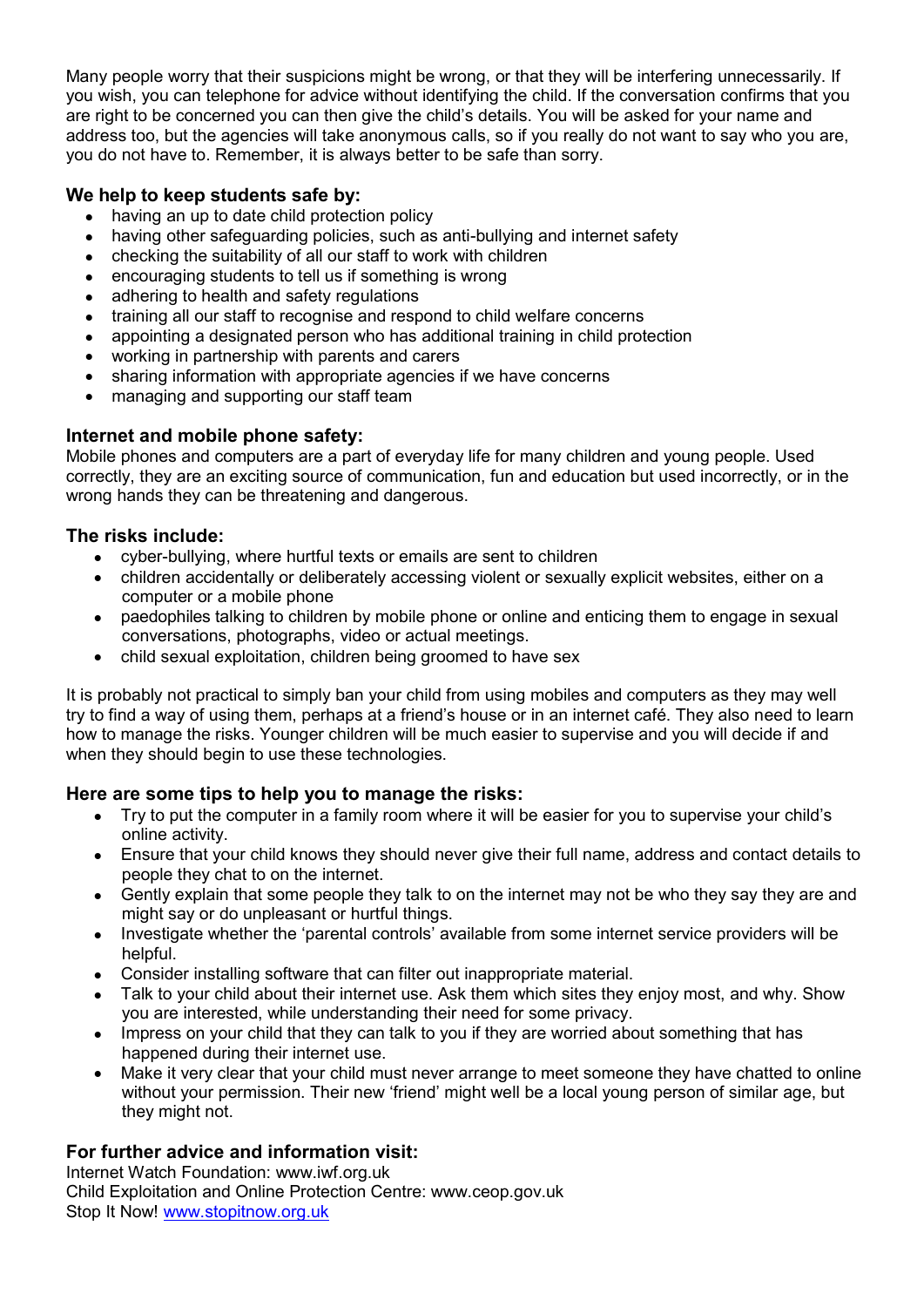#### **You may be alerted to question your child's online activity if they are:**

- spending more and more time on the internet
- being secretive reluctant to talk about their internet activity, closing the screen page when you are close by
- spending less time with the family, or giving up previous hobbies and interests
- losing interest in their schoolwork, regularly failing to complete homework
- starting to talk about 'new friends' that you have not met and who do not visit your home
- overly possessive of their mobile phone or computer perhaps overreacting if someone picks it up or asks to borrow it
- showing fear or discomfort when their phone rings, or quickly turning it off without answering
- undergoing a change in personality that you cannot attribute to any obvious cause.

Remember that none of these signs prove that your child is at risk in any way, but if you notice anything that confuses or worries you try talking things over with them. They may well tell you to stop fussing. They may be laid back.

In any case, think about their demeanour and attitude as well as what they say.

If you are still concerned contact one of the helping agencies listed in this booklet.

#### **Use of mobile phones in the Academy:**

**Due to the risk mentioned above, the use of mobile phones by students is not permitted in the Academy unless directed by staff, whilst we appreciate that many parents like their child to have a phone for the journey to and from the Academy, they must be switched off during the school day (this includes break and lunch time.) Any student found using a phone will have it confiscated.**

#### **Ten tips for keeping your temper:**

Children and young people can be infuriating sometimes. They need to be taught the right way to behave and sometimes they test parents to the limit. The trouble is, if we lose our temper too often they may become frightened – or they may realise they have found just how to wind us up. When you feel you are losing your temper or are ready to shout or lash out, try these tips to calm down. They may defuse the situation and give you time to consider how best to handle it.

- take some deep breaths
- count to 10
- close your eyes for a moment, to decide what to say
- depending on the age of your child, tell them calmly but firmly to go to their room
- also, depending on the age of your child, leave the room and get some fresh air
- turn on some music nothing too loud
- sit down
- hug a pillow!
- if another adult is present, hand over to them
- phone a friend

#### **Child abuse and what to look for:**

No parent wants to think about the possibility of their child becoming a victim of abuse, and most children are never abused. Even so, it is important for parents to be aware of the possibility and to know that help is available if the unthinkable does happen.

Although there is always a lot of media focus on 'stranger danger', the abduction of children is rare and the threat from strangers is quite small. You should still ensure that your child knows the rules about keeping safe when they are out alone.

Most children know their abusers. They may be family members or friends of family, someone who works with the child or someone who lives in the community.

There are four types of abuse: physical, emotional and sexual abuse, and neglect.

There are many signs, or indicators that a child might be suffering abuse. There may be injuries, but it is more likely that you will notice some change in your child's behaviour.

If you notice anything that concerns you, talk to your child to see if you can find out what is happening. Remember that, if your child is being harmed, she or he may be too frightened to tell you. If your child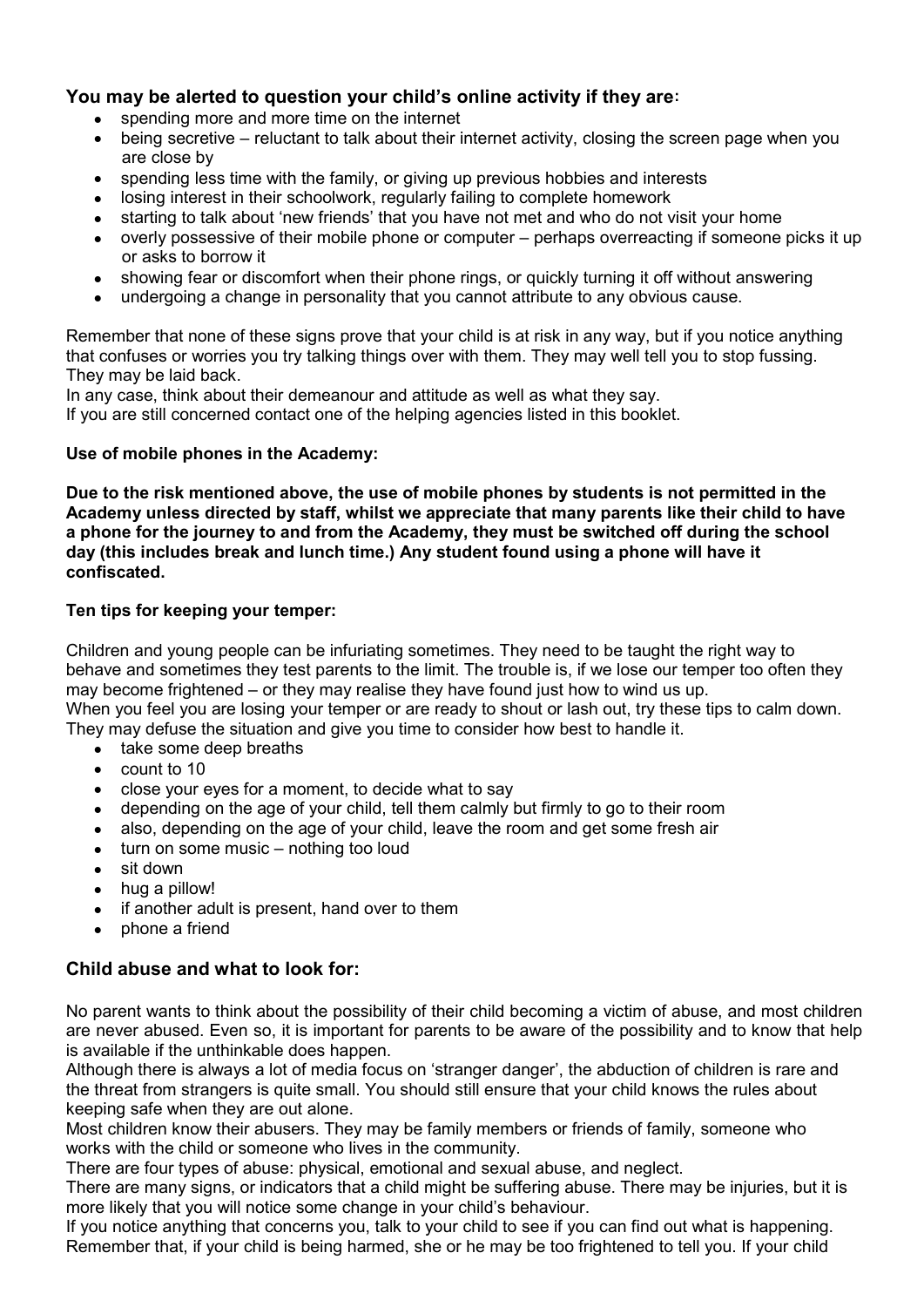becomes distressed or you are not happy with the explanations, you could talk to an adult you trust or call a helpline or children's social care services. Our designated person at school will also try to help. Some signs to look for are:

- bruises or other injuries
- a change in behaviour from quiet to loud, or from happy-go-lucky to withdrawn
- pain or discomfort
- fear of a particular person, or a reluctance to be alone with them
- secrecy around a relationship with a particular person
- reluctance to discuss where they go, or who they are with
- sexual talk or knowledge beyond their years
- being watchful, or always on edge
- losing interest in their appearance, hobbies or family life
- alcohol or drug taking
- having money and refusing to say where it has come from
- wetting the bed
- becoming clingy

You will find more useful information in the school's child protection policy.

Contact details of people who may offer support are on the front page of this booklet.

Visit the parent section on our website which gives you more detail about specific areas of abuse and what to look for

#### **If your child is being bullied:**

We define bullying as behaviour that is deliberate, repeated more than once and is designed to be hurtful. Bullies tend to pick on children who they think are unable to defend themselves. Bullying is not only about hitting or fighting. It also includes name calling, threats, taking belongings, intimidating and making unkind or abusive remarks. Children may try to hide the fact they are being bullied because they are afraid or ashamed but you might notice some signs, for example your child might:

- change their behaviour
- come home with torn clothing
- 'lose' their dinner money, or ask for extra money
- try to avoid going to school
- complain regularly of headaches or stomach aches
- have unexplained cuts and bruises
- play truant.

We have anti-bullying procedures that help us to identify and deal with any case of bullying in school, but bullying does not only take place in school, it can also happen in the home or in the community. Bullying can be serious and cause a lot of distress. If your child tells you that they are being bullied in school, ask for their permission for you to tell us. They may not have told us themselves because they are afraid that the bully will find out and the bullying will get worse. Try to help them to understand that the bullying will not stop while it is kept secret. As soon as we know it is happening we will follow our anti-bullying procedures to try to stop it.

It is also distressing to suspect that your child might be bullying other children. Our anti-bullying procedures include trying to support children who bully to change their behaviour, so please talk to us if you think your child needs some help.

You will find some useful sources of information and support at the end of this booklet.

#### **What we will do if we have a concern about your child:**

If we are concerned that your child may be at risk of abuse or neglect we must follow the procedures in our child protection policy. You can look at the policy in school, or receive a copy to take home. Please just ask.

The procedures have been written to protect all students. They comply with our statutory responsibilities and are designed to support students, families and staff. The procedures are based on the principle that the welfare of the child is the most important consideration.